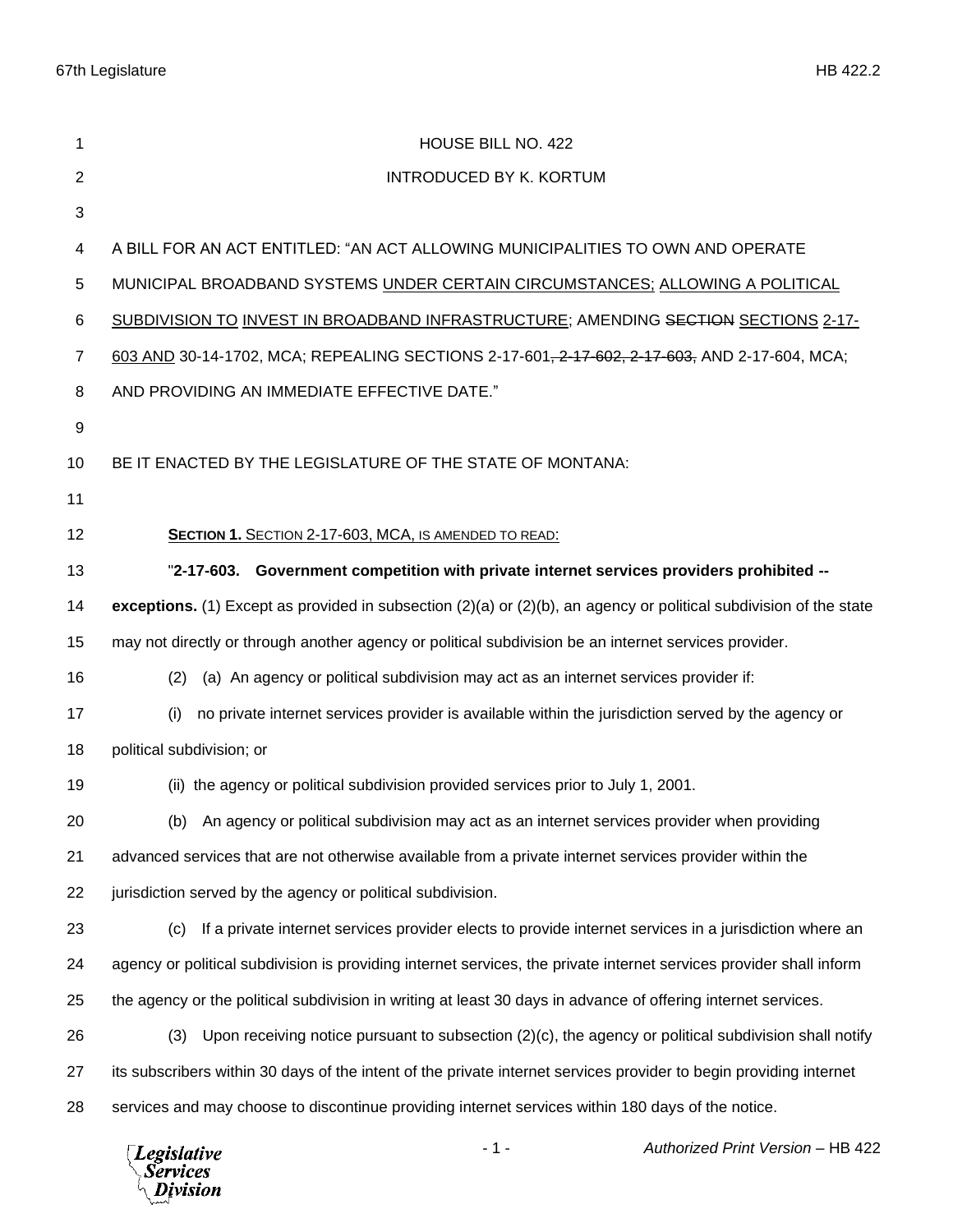67th Legislature HB 422.2

*Legislative*<br>Services<br>*Division* 

| 1              | Nothing in this section may be construed to prohibit an agency or political subdivision from:<br>(4)                  |
|----------------|-----------------------------------------------------------------------------------------------------------------------|
| 2              | offering electronic government services to the general public; or<br>(a)                                              |
| 3              | acquiring access to the internet from a private internet services provider in order to offer electronic<br>(b)        |
| 4              | government services to the general public; or                                                                         |
| 5              | investing in infrastructure to improve, construct, extend, expand, or maintain internet service as<br>(c)             |
| 6              | determined appropriate by the political subdivision. Investment in infrastructure allowed in this subsection $(4)(c)$ |
| $\overline{7}$ | may be:                                                                                                               |
| 8              | in cooperation with a private internet service provider; or<br>(i)                                                    |
| 9              | provided through an agreement or contract with a private internet service provider."<br>(ii)                          |
| 10             |                                                                                                                       |
| 11             | Section 2. Section 30-14-1702, MCA, is amended to read:                                                               |
| 12             | "30-14-1702. Definitions. As used in 30-14-1701 through 30-14-1705, 30-14-1712, and 30-14-1713,                       |
| 13             | unless the context requires otherwise, the following definitions apply:                                               |
| 14             | (a) "Business" means a sole proprietorship, partnership, corporation, association, or other group,<br>(1)             |
| 15             | however organized and whether or not organized to operate at a profit, including a financial institution              |
| 16             | organized, chartered, or holding a license or authorization certificate under the law of this state, any other state, |
| 17             | the United States, or any other country or the parent or the subsidiary of a financial institution. The term          |
| 18             | includes an entity that destroys records. The term also includes industries regulated by the public service           |
| 19             | commission or under Title 30, chapter 10.                                                                             |
| 20             | (b) The term does not include industries regulated under Title 33.                                                    |
| 21             | "Customer" means an individual who provides personal information to a business for the purpose<br>(2)                 |
| 22             | of purchasing or leasing a product or obtaining a service from the business.                                          |
| 23             | "Electronic mail message" means a message sent to a unique destination, commonly expressed<br>(3)                     |
| 24             | as a string of characters, consisting of a unique user name or electronic mailbox and a reference to an internet      |
| 25             | domain, whether or not displayed, to which an electronic message can be sent or delivered.                            |
| 26             | "Individual" means a natural person.<br>(4)                                                                           |
| 27             | "Internet" has the meaning provided in 2-17-551.<br>(5)                                                               |
| 28             | "Internet services provider" means a person or an entity that provides a service, available to the<br>(6)             |
|                |                                                                                                                       |

- 2 - *Authorized Print Version* – HB 422